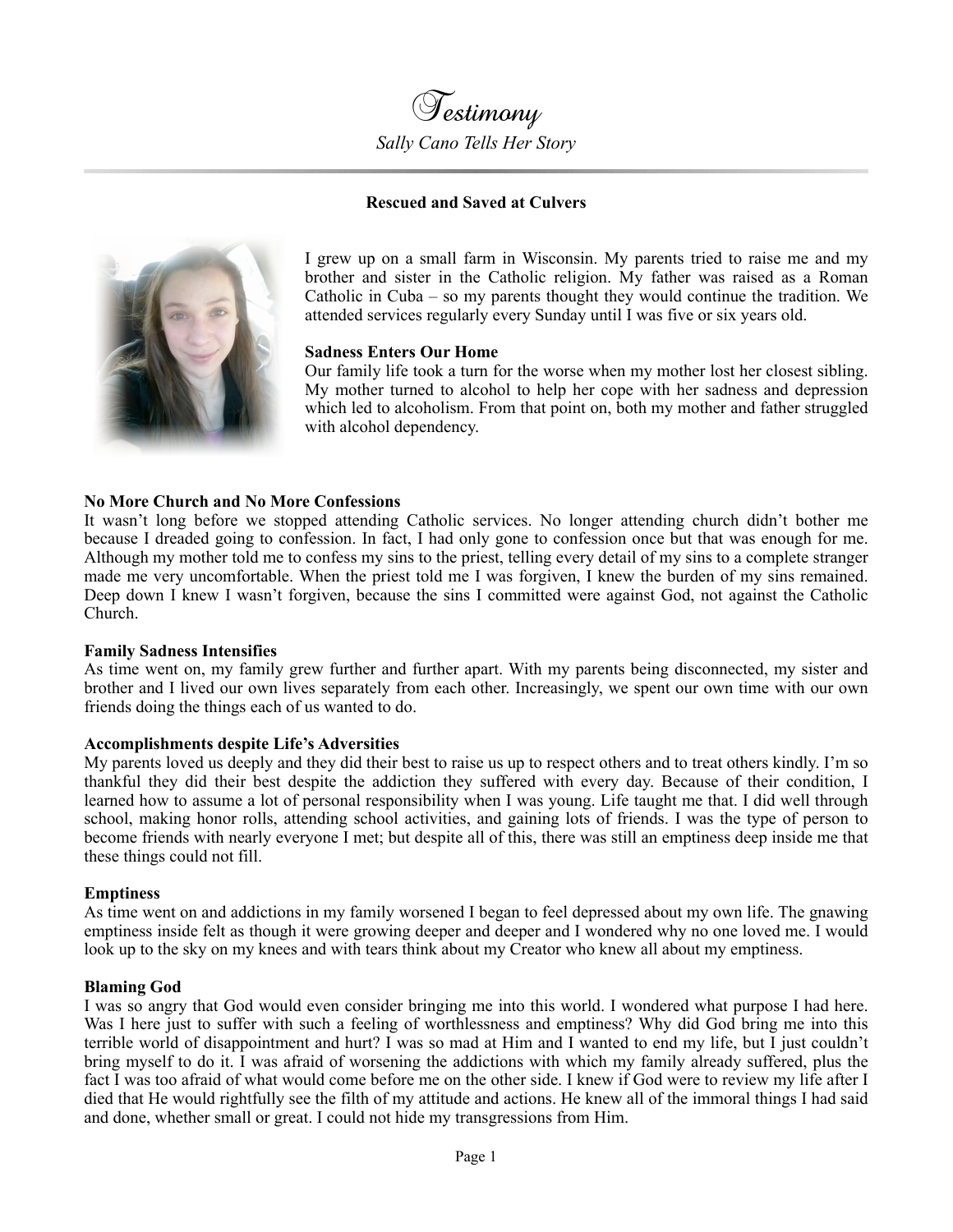# **My First Job**

I began coping with my dark inner sadness by going to parties as a teenager and hanging out with others who grew up in broken homes. It was my way of ignoring the emptiness and lonesomeness I felt. I was 15 years old when I got my first job; it was at Culvers, a fast food restaurant in Viroqua. My parents let me use their spare car to drive to and from work after school and on the weekends.

## **It Happened at Culvers**

Two years later the Lord showed me just how much He really did love me. I was seventeen by this time and the summer of 2007 was just coming to an end. I was at work and we had just finished up with our typical lunch hour rush. I was working behind the front counter washing up some trays when Brittany, a best friend of mine and a coworker at the time, came rushing to me from the dining room. She wanted me to meet some motorcyclists that she had been talking to who happened to be passing through. Brittany's mother was also a biker which is what intrigued her to talk with them.

## **My Friend Begs Me to Meet the Bikers**

"We're still on the clock," I told her. "If the boss sees me talking to people instead of working, I'm going to get in trouble." But Brittany begged me to meet these people. She showed me a special coin they had given to her. She told me that if I went and talked with them that I could probably get a coin also. Again I replied, "No, I can't; I could really get into trouble for this." A third time, she pleaded with me to just go and meet them quick.

I checked to see if my manager was nearby, and since he wasn't in sight, I finally decided to go quickly to the dining room to meet the bikers. Just to be on the safe side, I took a sweeper with me. If my manager found me chatting, it would seem as though I was still doing something productive.

### **Motorcyclists with a Cause**

Brittany introduced me to the Bikers. The lead biker told me his name was Wayne Bredahl. The first question he asked me was: "Do you want to know what we ride for Sally?" Interested by his question, I asked him: "What do you ride for?" Wayne smiled and said, "We ride for Christ." I smiled back and nodded my head saying, "That's nice." I remember thinking to myself that that's good; you can ride for whatever you would like to.

### **Deep Probing Question**

It wasn't until Wayne directly asked me, "Are you a sinner?" that I began to consider who it was that he rode for. Of all the kinds of questions one could ask, this one hit me hard. How is it that this man, who doesn't even know me, knows the burden I carry around? Could he see it in my countenance or in my expression somehow? How did he know that my shortcomings, my failures, and my heavy load of immoral sin troubled me so strongly?

Taken back by his question about my sin, my eyes began to tear, as I looked at the ground. The shame I had felt from my life swept over me in that instant. Although no one had ever taught me the Ten Commandments, my conscience told me what sin was. When I did bad things like lying to my parents, going to parties, or drinking, I knew that it was sinful and immoral.

### **Every Sin Can be Erased**

So to the biker's question: "Are you a sinner?" I replied: "I have done some really bad things that I wish I could take back." Wayne soon asked, "What if I told you that you could be forgiven?" With, I am sure, a longing in my eyes, I looked back up at him and said, "I would love that!"

## **The Moment that Changed Everything**

At that moment, I wondered how all of the sins I had done in my past could possibly be forgiven when they had already been committed? Wayne then asked "What if I told you that Jesus Christ died to forgive you of your sins?" I had always heard the stories of Jesus Christ, but it was right then, at that moment in Culver's dining room, that I realized why He came, died, and rose again on the third day. Christ died for ME – for MY sins! God didn't hate me. He had a purpose for me. He loved me so much that He sent His only Son, Who had no sin, to die a painful death on a cross – yes, for me! What kind of love is this, that one would give His own life to save an undeserving sinner from the burden and penalty of my own sinful way?

I had finally realized and truly felt what love was. The heavy weight of my toilsome sin and the painful memories of my life disappeared in that moment. Joy filled my soul when I realized that my sins were put away at Calvary, when Christ, on that wooden cross bled and died.